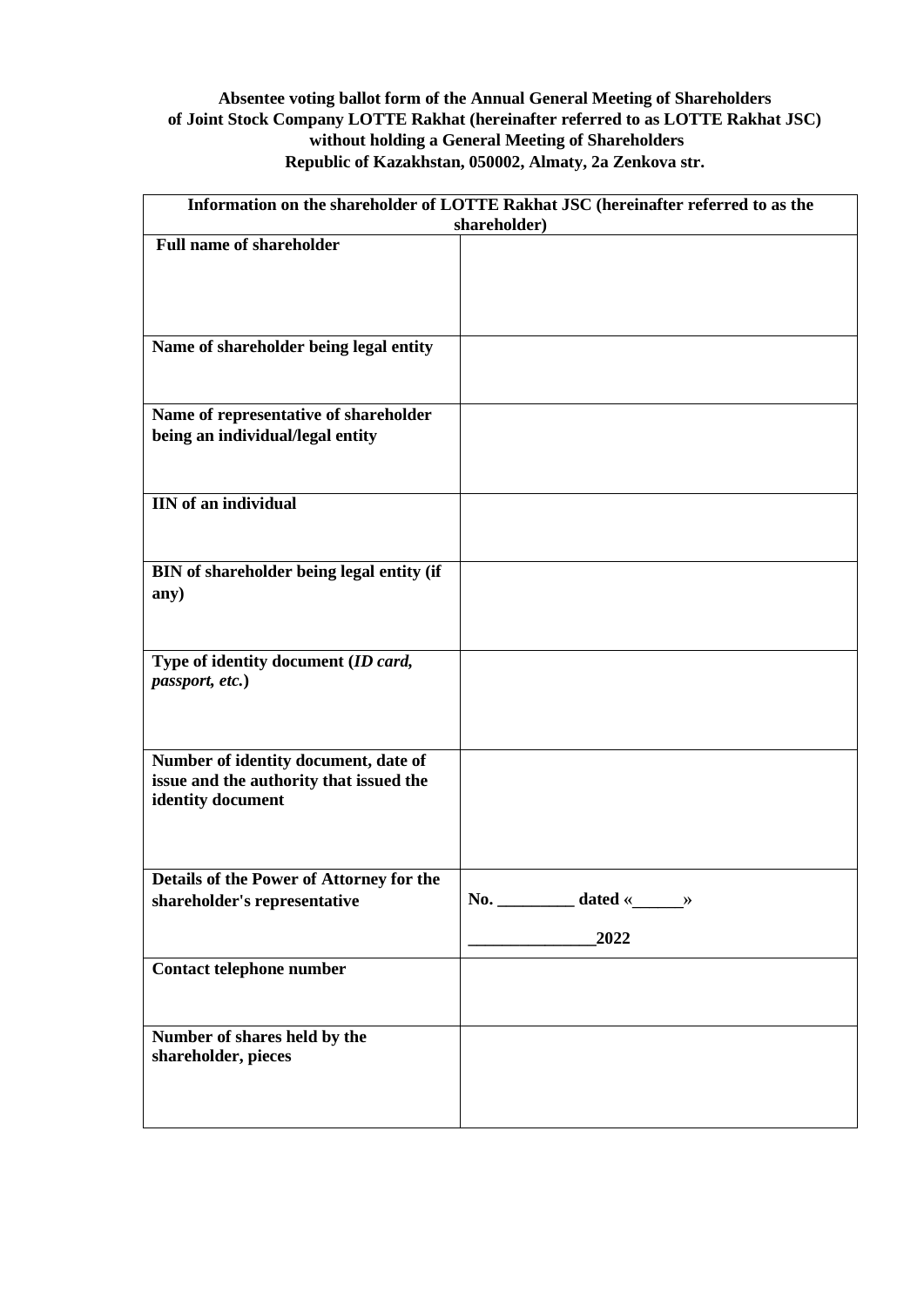# **Information on the Annual General Meeting of Shareholders of LOTTE Rakhat JSC**

# **(For the attention of shareholder)**

| Full name and location of the                                                                                             | Management Board of LOTTE Rakhat JSC, Republic                                                                                                                                                                                                          |  |
|---------------------------------------------------------------------------------------------------------------------------|---------------------------------------------------------------------------------------------------------------------------------------------------------------------------------------------------------------------------------------------------------|--|
| <b>Company's Executive Body</b>                                                                                           | of Kazakhstan, 050002, Almaty city, 2a Zenkova str.                                                                                                                                                                                                     |  |
| <b>Initiator of the Annual General Meeting</b><br>of Shareholders                                                         | Board of Directors of LOTTE Rakhat JSC.                                                                                                                                                                                                                 |  |
| <b>Agenda of the General Meeting of</b><br><b>Shareholders</b>                                                            | 1.<br>On approval of the agenda of the Meeting;                                                                                                                                                                                                         |  |
|                                                                                                                           | 2.<br>On the composition of the Ballot Committee;                                                                                                                                                                                                       |  |
|                                                                                                                           | 3.<br>On approval of the audited consolidated<br>financial statements of LOTTE Rakhat JSC for 2021;                                                                                                                                                     |  |
|                                                                                                                           | 4.<br>On approval of the order of distribution of net<br>income of LOTTE Rakhat JSC for 2021. On making<br>decision on payment of dividends on ordinary shares.<br>On approval of the amount of dividend per one ordinary<br>share of LOTTE Rakhat JSC; |  |
|                                                                                                                           | On shareholders' appeals on actions of LOTTE<br>5.<br>Rakhat JSC and its officers and results of their<br>consideration in 2021.                                                                                                                        |  |
| <b>Final date of submission of</b>                                                                                        | April 24, 2022                                                                                                                                                                                                                                          |  |
| absentee voting ballot forms                                                                                              | 18 hours 00 minutes                                                                                                                                                                                                                                     |  |
|                                                                                                                           | (By Nur-Sultan city time)                                                                                                                                                                                                                               |  |
|                                                                                                                           | * The date of submission of absentee voting ballot<br>form will be the date of its registration in the<br>administrative office of LOTTE Rakhat JSC.                                                                                                    |  |
| Date and number of registration of<br>absentee voting ballot forms received by<br>administrative the office of Rakhat JSC | No. $\_\_\_\_\_\_\$ dated « $\_\_\$<br>2022                                                                                                                                                                                                             |  |
| Closing date of the Annual General<br>Meeting of Shareholders                                                             | April 25, 2022<br>18 hours 00 minutes<br>(By Nur-Sultan city time)                                                                                                                                                                                      |  |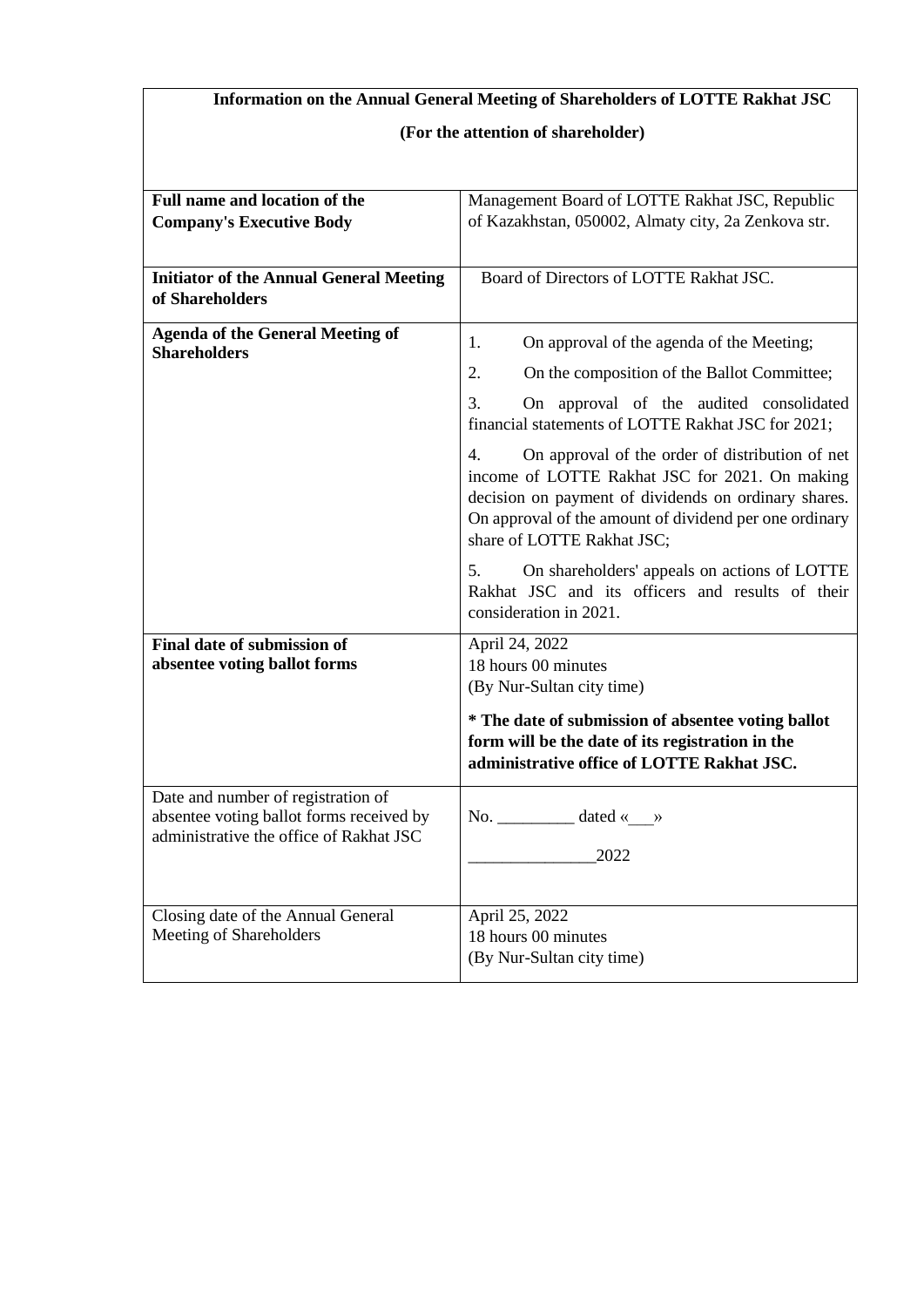#### **On the first item on the agenda**:

#### **On approval of the agenda of the Meeting.**

Proposal on this issue to be put to vote:

#### **To approve the agenda of the Annual General Meeting of Shareholders of LOTTE Rakhat JSC.**

Number of votes held by the shareholder

| <b>FOR</b> | <b>AGAINST</b> | <b>ABSTAIN</b> |
|------------|----------------|----------------|
|            |                |                |

1. Voting at the General Meeting of Shareholders shall be based on the principle of "One share - one vote".

2. It is necessary to put a mark or signature on one of the possible voting options.

**\* A shareholder is entitled to put a mark or signature on one of the ballot forms in Kazakh or Russian.**

**\*\*\***

#### **On the second item on the agenda:**

**On the composition of the Ballot Committee of the Annual General Meeting.**

Proposal on this issue to be put to vote:

Proposal on this issue to be put to vote:

**To terminate the powers of a member of the Ballot Committee Bulegenov Zhanat Ultanuly and elect Palganova Zarina Shiryazdanovna as a member of the Ballot Committee and approve the membership of the Ballot Committee taking into account the changes:**

**Members of the Ballot Committee Fyodorova Kseniya Sergeyevna** 

**Chairman of the Ballot Committee Ryabchenko Svetlana Gennadiyevna Omarova Altynay Khalykovna Palganova Zarina Shiryazdanovna Kharlampidi Anastasiya Konstantinovna** 

Number of votes held by the shareholder \_\_\_\_\_\_\_\_\_\_\_\_\_\_\_\_\_\_\_\_\_\_\_\_\_\_\_\_\_\_\_\_

| FOR | <b>AGAINST</b> | <b>ABSTAIN</b> |
|-----|----------------|----------------|
|     |                |                |

1. Voting at the General Meeting of Shareholders shall be based on the principle of "One share - one vote".

2. It is necessary to put a mark or signature on one of the possible voting options.

**\* A shareholder is entitled to put a mark or signature on one of the ballot forms in Kazakh or Russian.**

**\*\*\***

### **On the third item of the agenda:**

**On approval of the audited consolidated financial statements of LOTTE Rakhat JSC for 2021.**

Proposal on this issue to be put to vote: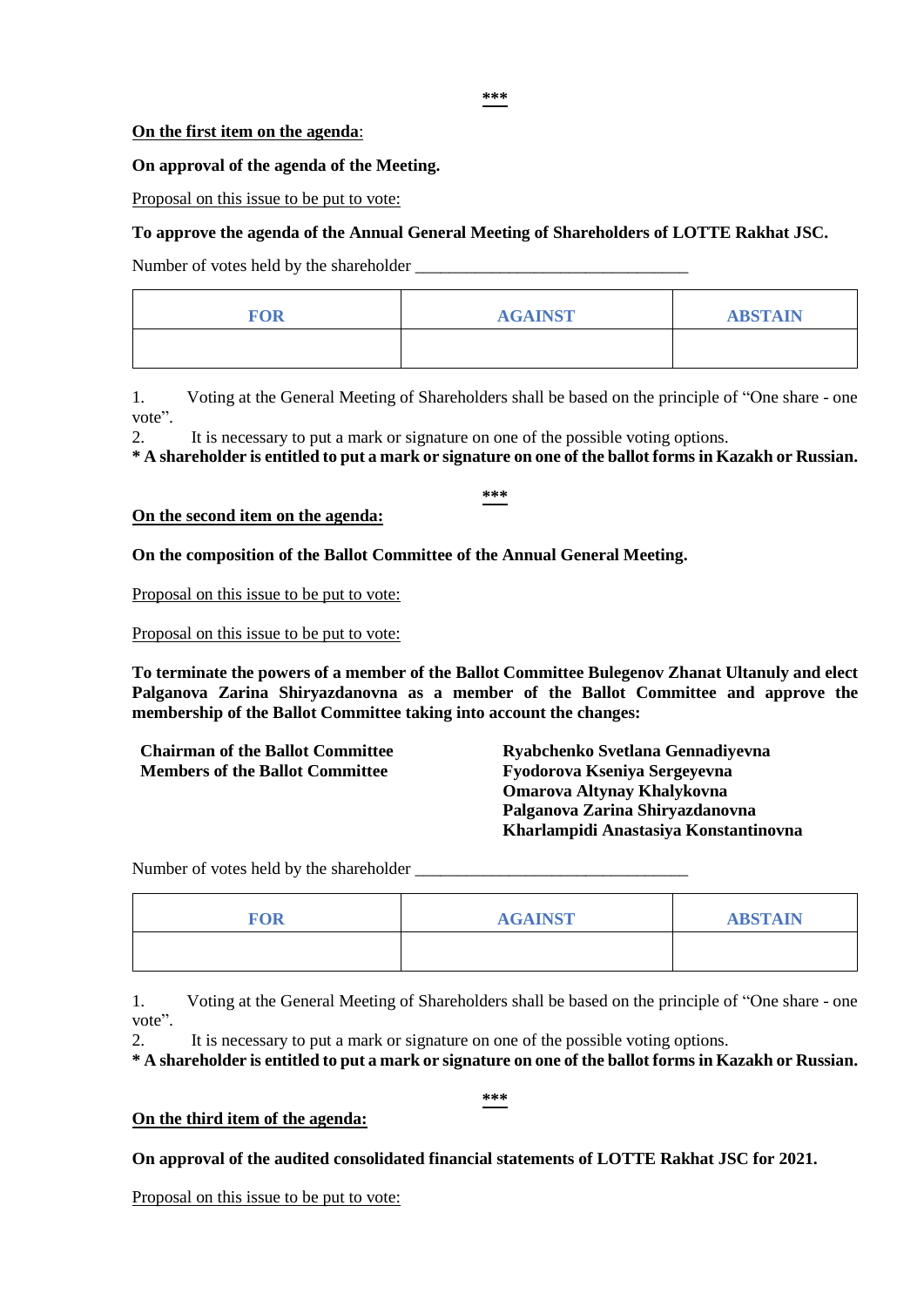#### **To approve the audited consolidated financial statements of LOTTE Rakhat JSC for 2021 taking into account the report of independent auditors.**

Number of votes held by the shareholder

| <b>FOR</b> | <b>AGAINST</b> | <b>ABSTAIN</b> |
|------------|----------------|----------------|
|            |                |                |

- 1. Voting at the General Meeting of Shareholders shall be based on the principle of "One share one vote".
- 2. It is necessary to put a mark or signature on one of the possible voting options.

**\* A shareholder is entitled to put a mark or signature on one of the ballot forms in Kazakh or Russian.**

**\*\*\***

### **On the fourth item of the agenda:**

**On approval of the order of distribution of net income of LOTTE Rakhat JSC for 2021. On making decision on payment of dividends on ordinary shares. On approval of the amount of dividend per one ordinary share of LOTTE Rakhat JSC;**

Proposal on this issue to be put to vote:

# 1. **To distribute the net income of LOTTE Rakhat JSC received as the result of financial and economic activities of LOTTE Rakhat JSC for 2021 in the following order:**

- To allocate a part of the net income of 2,008,800,000 (two billion eight million eight hundred thousand) Tenge 00 tiyn to payment of dividends on ordinary shares of LOTTE Rakhat JSC;

To set the amount of dividend per one (1) ordinary share at the amount of 558 (five hundred fiftyeight) Tenge 00 tiyn;

Not to distribute the remaining part of net income of LOTTE Rakhat JSC after payment of dividends and to leave it on the retained earnings account of the Company.

### **2. Establish the following procedure and form of dividend payment:**

- Start date of payment of dividends May 5, 2022;
- No deadline for the payment of dividends shall be set;
- Date on which the list of shareholders entitled to receive dividends is drawn up is March 25, 2022;
- Payment of dividends shall be made in cash at the location of the Company, or by bank transfer;
- Dividends are paid out without the involvement of a paying agent.

Number of votes held by the shareholder

| <b>FOR</b> | <b>AGAINST</b> | <b>ABSTAIN</b> |
|------------|----------------|----------------|
|            |                |                |

1. Voting at the General Meeting of Shareholders shall be based on the principle of "One share - one vote".

2. It is necessary to put a mark or signature on one of the possible voting options.

**\* A shareholder is entitled to put a mark or signature on one of the ballot forms in Kazakh or Russian.**